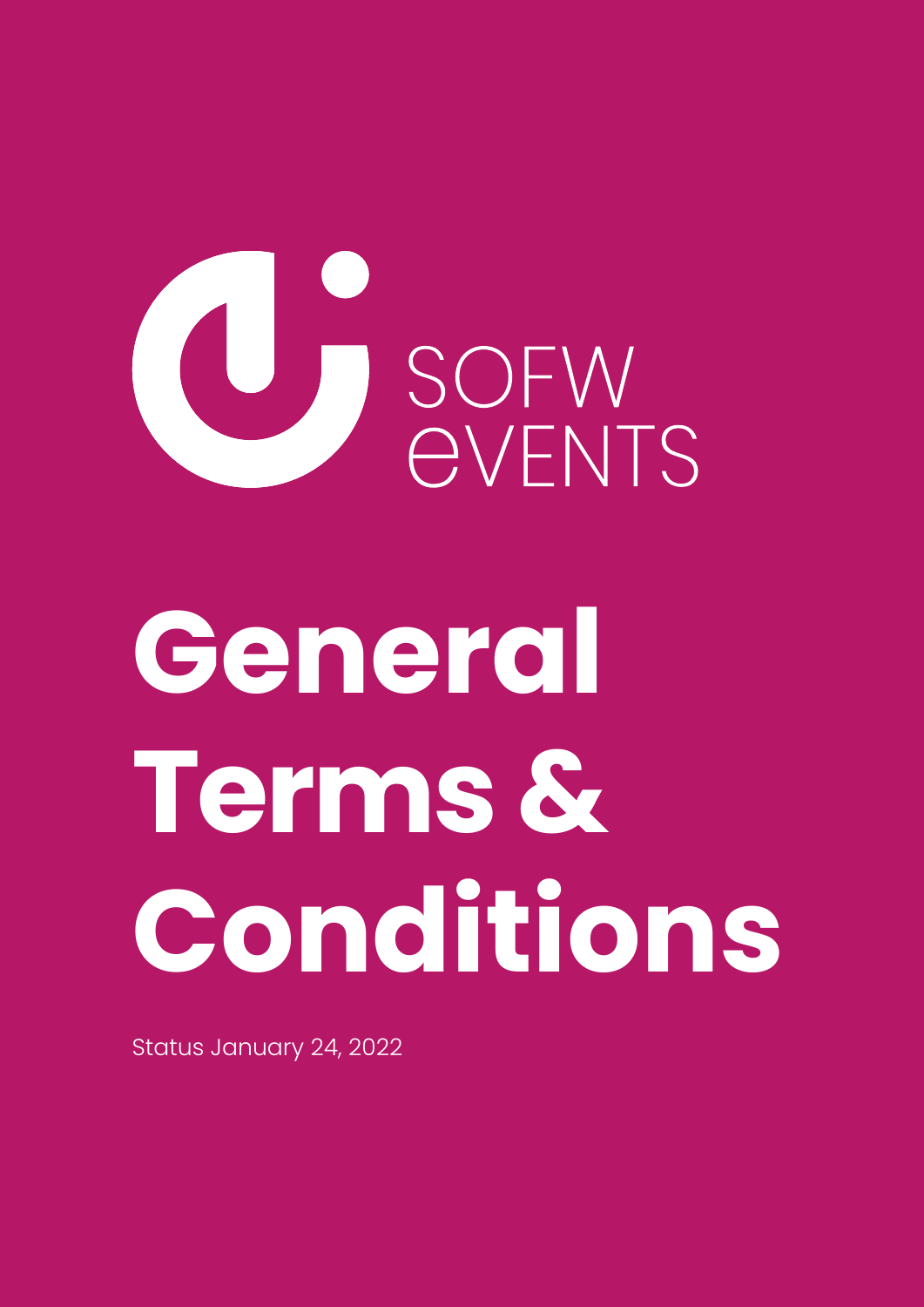# **General Terms and Conditions**  of the SOFW eVENT series 2022

#### **1. Organizer**

**SOFW – Verlag für chemische Industrie H. Ziolkowsky GmbH** Dorfstraße 40, 86470 Thannhausen, Germany Tel.: +49 8281 79940-0 E-Mail: eVENTS@sofw.com, Web: www.sofw.com



Thereafter referred to as the "organizer".

# **2. General opening & eVENT hours**

**March 24, 2022** 10:00–16:00 CET **Home Care: Clean Cleaning:** Sustainable, biodegradable, naturally sourced and efficient!

**June 23, 2022** 10:00–16:00 CET **Personal Care: The Coconut:**  What can we learn from packaging by nature?

**September 15, 2022** 10:00–16:00 CET **Personal Care: Skin Microbiome:** How to manoeuvre through the metropolis of our skin!

**December 08, 2022** 10:00–16:00 CET **Personal Care: I have green hair:**  The natural way to care

The above-stated times are subject to change.

## **3. Intention**

The SOFW eVENT series are small, themed digital B2B eVENTS designed to connect the home and personal care industries. They are designed to match participants and companies and to achieve the best possible and highest quality output and contact between buyers and sellers.

# **4. Registration & ticket fees**

Admission for visitors, speakers and sponsor staff is free of charge and includes participation in lectures, sponsors' area, discussion rounds, meeting and contact opportunities.

However, separate registration is required to attend the eVENTS.

# **5. Sponsorship: fees for companies**

**5.1.** The package price of € 2,000 includes a digital booth with various display options and a 20-minute presentation (incl. 5 min. Q&As). Other services are additionally included in the price. More information can be found in the current sales brochure at **www.SOFWeVENTS.com**.

**5.2.** Individual ancillary costs for additional services shall be invoiced to the sponsor separately.

**5.3.** All prices are net and quoted in EUR. VAT will be added where applicable. The relevant current price list applies.

# **6. Sponsorship: payment conditions**

**6.1.** Balance is due 100% within 14 days after receipt of the invoice and is to be paid without deductions. **6.2.** The date of the eVENT is the date of performance. **6.3.** Objections to the invoice shall only be considered if they are submitted in written form within 14 days of the invoice issue date.

**6.4.** Please state the invoice number as the purpose of payment.

# **7. Sponsorship: cancellation policy**

Cancellation must be sent in writing to the organizer by e-mail.

| After registering the<br>company in the system | <b>50%</b> of the total amount is due  |
|------------------------------------------------|----------------------------------------|
| 30 day prior to the<br>appropriate eVENT       | 100% of the total amount is due        |
| no show                                        | <b>100%</b> of the total amount is due |